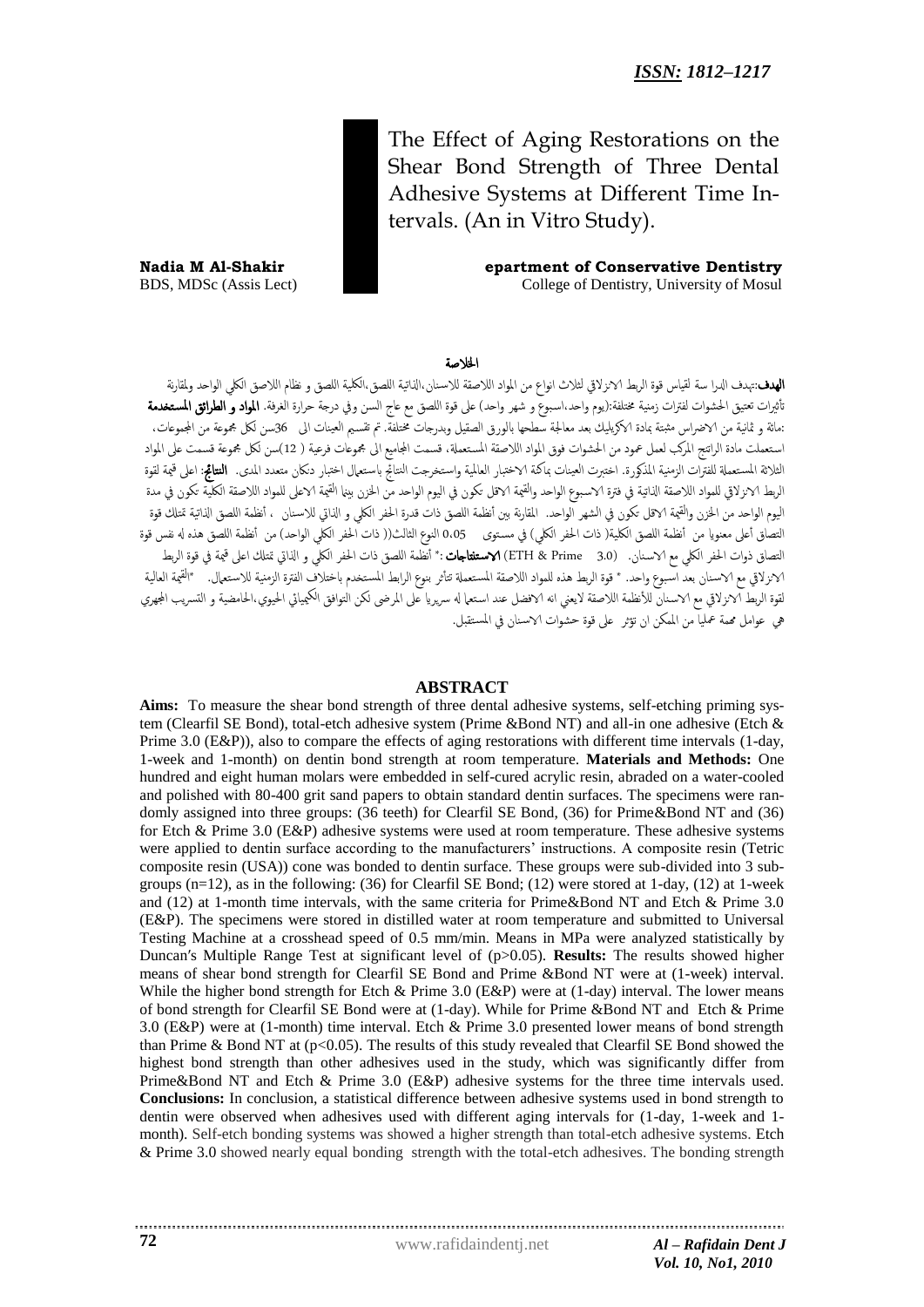of adhesive system was influenced by the type of the bonding system used with different time intervals.

**Key Words:** Aging restorations, Bond Strength, Adhesive Systems , Different Time Intervals.

Al-Shakir NM. The Effect of Aging Restorations on the Shear Bond Strength of Three Dental Adhesive Systems at Different Time Intervals. (An in Vitro Study). *Al–Rafidain Dent J*. 2010; 10(1): 72- 83.

*Received:* 7/9/2008 *Sent to Referees*: 8/9/2008 *Accepted for Publication:* 19/11/2008

# **INTRODUCTION**

Many investigators used extracted human teeth to evaluate the adhesive strength characteristics of dental adhesive and restorative materials. The widespread use of the teeth in vitro bond strength studies simulates in vivo situations. However, because of recent progress in conservative dental treatment, there is great difficulty in finding sound, non-carious human teeth for in vitro bonding studies. It was stated that the various structural components and properties of dentin could directly affect the adhesive bond  $^{(1)}$ .

Adhesive systems bonding strength values to dentin may change due to location of the bonding area. Water content and permeability of dentin is not identical for all regions because of variations in the number of tubules per *mm.2*. Tubule number, density and peritubuler dentin area decreases with distance from the pulp, and intertubuler dentin area increases with distance from the pulp<sup>(2)</sup>.

The introduction of the acid etching technique and the development of hydrophilic monomers have made the use of adhesive systems possible in dentistry  $(3,4)$ . Currently, the use of adhesive systems on dentin substrate is more effective. The presence of a hybrid layer increases the bond strength and promotes the sealing of dentin surfaces by means of a resinimpregnated zone on decalcified dentin, preventing the microleakage of toxic products and consequently post-operative pain and restoration failure. The quality of the adhesion to the dentin substrate has been evaluated by laboratory tests such as tensile or shear tests. In 1991, ISO created a specification [Guidance on testing of adhesion to tooth structure. ISO/TC106/SC 1 N236, Resolution 61 – CD TR 11405, Trieste, October, 1991] for dentin bond tests which suggests a standard specimen storage period for which durability is analyzed. This standard de-

monstrates that specimens may be stored in distilled water at 37°C for few days to months. Bonding durability is an impor $tant factor for analysis<sup>(5)</sup>.$ 

Buonocore *et al.*, (1956)<sup>(6)</sup> reported that after 1- month storage, a decrease in bond strength occurred. Kiyomura (1987)  $^{(7)}$ , Burrow *et al.*, (1996)<sup>(8)</sup> and Sinhoreti *et al.*,  $(2001)^{(9)}$  found that bond strength decreased in vitro tests after long storage periods. Sano *et al.*, (1996)<sup>(10)</sup> performed a study on monkeys, which was recorded that the degradation of the hybrid layer was occured after 1- year, observing porosity at its base.

This study was carried out to evaluate the means of shear strength of Clearfil SE Bond, Prime&Bond NT and Etch & Prime 3.0 (E&P) adhesive systems, an in vitro, also to determine the effects of aging restorations for (1-day, 1-week and 1-month) intervals on the bond strength of human dentin substrate of adhesive systems used.

# **MATERIALS AND METHODS**

Three commercially available adhesive systems and Tetric Ceram composite resin (Ivoclar Vivadent AG,FL-9494 Schaan /Liechtenstein) were used according to manufacturer instructions.

The selected human teeth were thoroughly cleaned and washed under running tap water and all adherent soft tissues were removed. Teeth were scaled with a periodontal scaler to remove organic debris before cleaning with water/pumice slurry. The teeth were stored in distilled water at room temperature until the time of testing for (1-day, 1-week and 1-month) intervals (11) .

After cleaning, all human teeth roots were embedded into an autopolymerizing acrylic resin formed by a standard size plastic ring (15 mm height and 25 mm diameter). Crowns were cut at approximately 0.5 cm from the cementum-enamel edge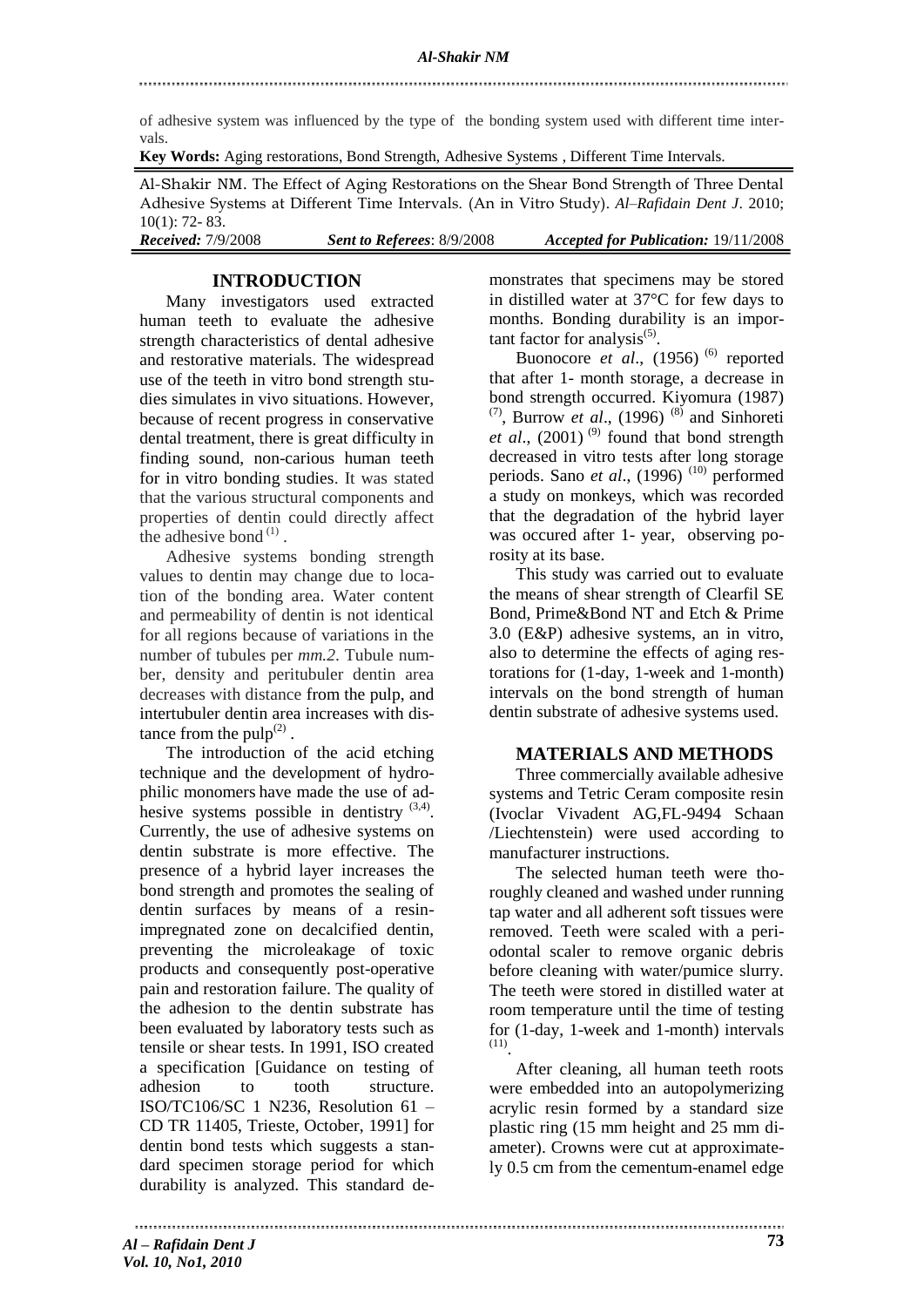and polished using 80, 120, 220, 320 and 400 grit sand papers (Carborundum Abrasivos, Recife, PE, Brazil) on an automated polisher APL-4 (Arotec Ind. Com. Ltda., São Paulo, SP, Brazil) under water-cooling until a (5mm area in diameter) of dentin was obtained. Adhesive tape with a hole in the center (4mm in diameter) was adhered to the prepared dentin surface, delimiting the area to be used to bond the composite

resin. The specimens were randomly divided into three equal groups (36 teeth for each) as in the following: (36) for Clearfil SE Bond group and (36 teeth) for each Prime&Bond NT and Etch & Prime 3.0 (E&P). The adhesive systems were applied according to manufacturer instructions <sup>(11)</sup>. Adhesive system used in this study was shown in Table (1).

| Table (1): Adhesive system used in this study and their respective manufacturers. |                             |  |  |  |  |  |
|-----------------------------------------------------------------------------------|-----------------------------|--|--|--|--|--|
| Adhesive system                                                                   | Manufacturer                |  |  |  |  |  |
| Clearfil SE Bond (CLSE) 2-step self-etching primer.                               | Kuraray Osaka, Japan        |  |  |  |  |  |
| Prime & Bond NT (PBNT), one componant total etch.                                 | Dentsply Milfort, DE, USA   |  |  |  |  |  |
| Etch & Prime $3.0$ (E&P), self conditioning all-in one adhe-                      | Degussa Hülls Hanau, Germa- |  |  |  |  |  |
| sive.                                                                             |                             |  |  |  |  |  |

To build the restoration, a plastic round mould (5 mm in height) with a central hole of (4 mm in diameter) with longitudinal cut was positioned over the specimens coinciding the central hole with the delimited area on the dentin. Composite resin

was inserted in three increments, each one was light-cured for 40s with a light-curing unit XL-1500 (3M Dental Products, St. Paul, MN, USA). This was shown in Figure (1).



Figure(1): A figure represent sampling method of composite core on dentin surface of tooth build up with acrylic resin

At this point each of the three groups were sub-divided into 3 sub-groups  $(n=12)$ , as in the following: (36) for Clearfil SE Bond group; (12 teeth) were stored for 1 day,(12) were stored for 1-week and (12) for 1-month. The same criteria (as mentioned before) were applied to Prime& Bond NT and Etch & Prime 3.0 (E&P) adhesive systems and were stored according to the same aging time intervals used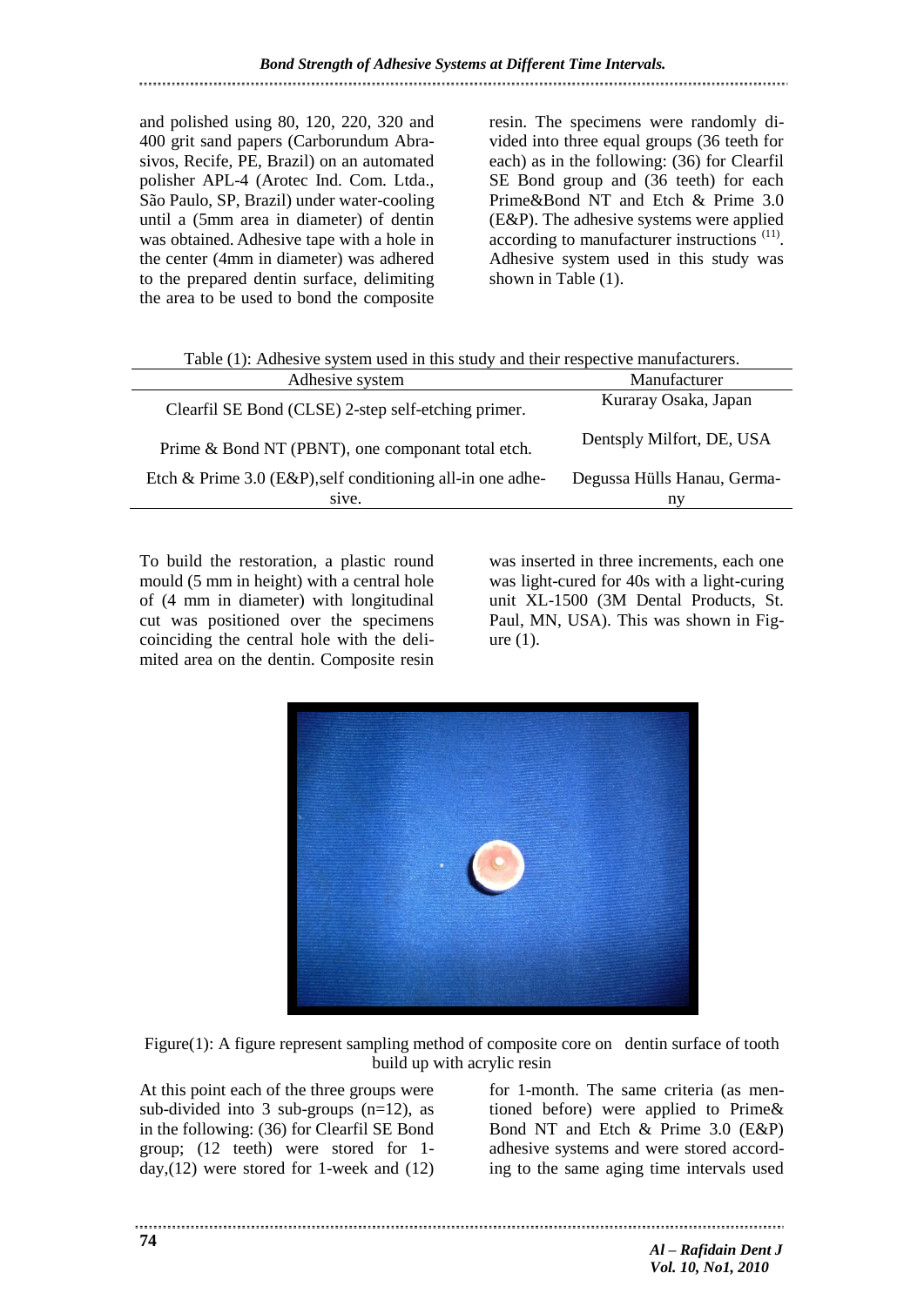(1-day, 1-week and 1-month) in distilled water at 37°C (12).

 After aging, the specimens were tested for shear bond strength in a Universal Testing Machine (Soil Test Co. Inc., USA) at a crosshead speed of 0.5 mm/min until failure occurred. The means of shear bond strength were determined by the following formula:  $S=T/A$ , where  $S=$  is the shear bond strength,  $T=$  is the tension applied, and  $A=$  is the bonded area. The shear bond strength was recorded in Newtons and converted into shear bond strength in (Mpa). When the shear test was finished, the specimens were examined by a stereomicroscope (Zeiss, model MC 63A, Germany) at 20X magnification (13). The results were submitted to Analysis of Variance and Duncan's Multiple Range Test at a significance level of (p>0.05). CLSE Bond demonstrated the highest mean shear bond strength at (1-week) which was significantly different at (1-day) interval (p>0.05). In addition, (CLSE) Bond had the highest means at all times tested. (E&P) had the lowest mean shear bond strength at (1-month), which was statistically lower than means at  $1$ -day ( $p<0.05$ ).

#### **RESULTS**

 As shown in Table 2, Clearfil SE Bond were statistically different from Prime & Bond NT and Etch & Prime 3.0 at all times (p>0.05). Clearfil SE Bond had the highest mean at 1-week (8.18), which was statistically different from 1-day value  $(4.98)$  at  $(p<0.05)$ . The highest means for Prime & Bond NT were at 1-week (3.41) and the lowest means were at 1-month of aging (2.74). The highest means for and Etch & Prime 3.0 were at 1-day of aging  $(3.56)$  at  $(p>0.05)$  and the lowest means were at the 1-month (2.31).

| Table(2): The mean of Shear Bond Strength in MPa, Standard Deviation, Mini- |  |
|-----------------------------------------------------------------------------|--|
| mum, Maximum and Duncan's Multiple Range Test after 1-day.                  |  |

| Materials          | N  | $Mean \pm SD$       | Minimum | Maximum |
|--------------------|----|---------------------|---------|---------|
| Clearfil SE Bond   | 12 | $4.980\pm0.298$ c   | 4.50    | 5.43    |
| Prime & Bond NT    | 12 | $2.952 \pm 0.097$ a | 2.82    | 3.15    |
| Etch $&$ Prime 3.0 | 12 | $3.569 \pm 0.276$ b | 3.08    | 3.91    |

Means with different letters vertically have significant difference at  $p \le 0.05$ 

Clearfil SE Bond presented the highest shear bond strength, which was significantly different  $(p<0.05)$  from the values obtained for the other systems of the other groups.

Etch & Prime 3.0 presented lower means of bond strength than Prime & Bond NT at  $(p<0.05)$ .

 After 1-month of aging, Clearfil SE Bond presented the highest means (6.0), which were statistically different from those of the other systems  $(p<0.05)$ , followed by Prime & Bond NT (2.74) and then Etch & Prime 3.0  $(2.31)$  at  $(p>0.05)$ . This was shown in Table (4) and Figure  $(4)$ .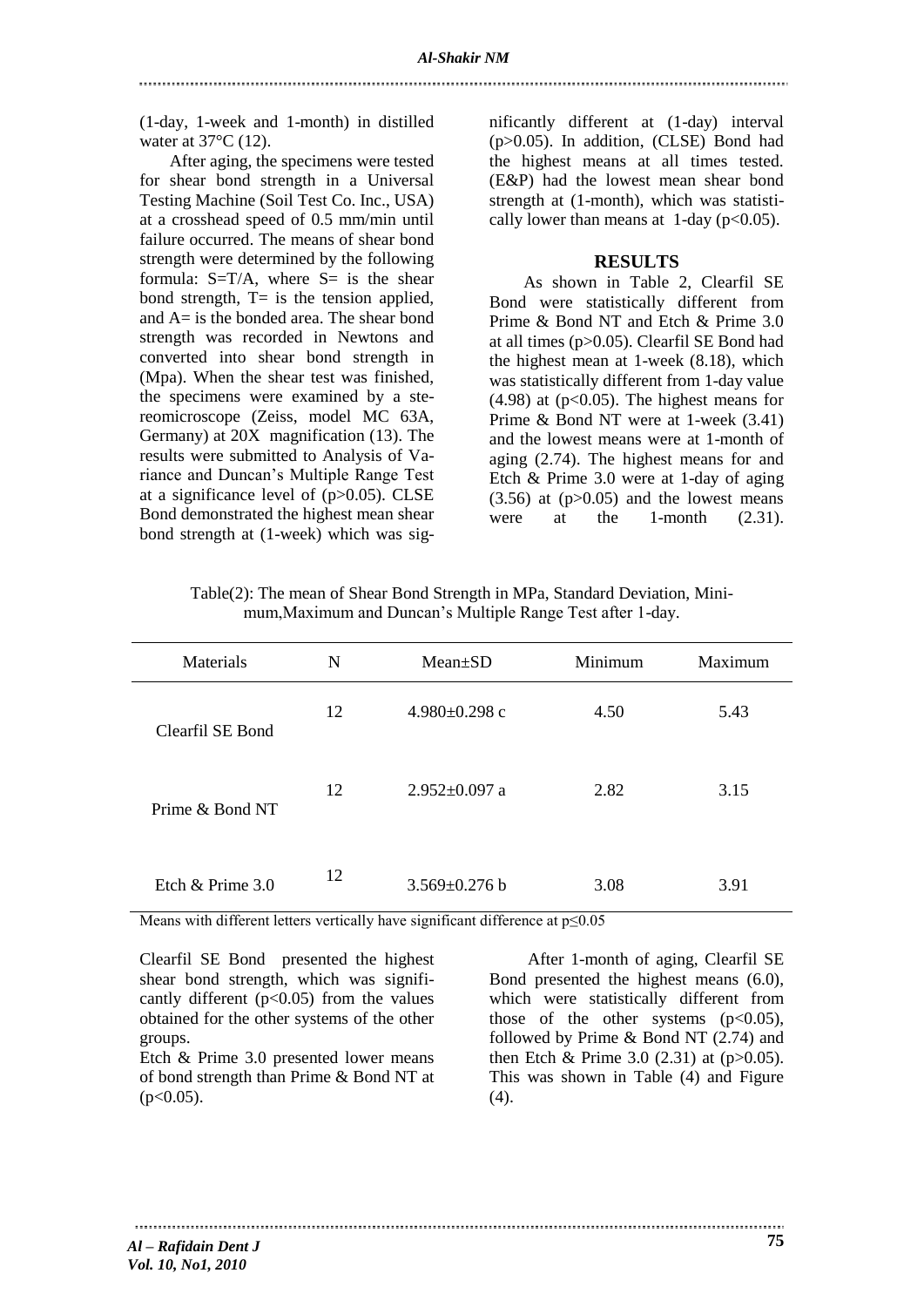| Table(4): The mean of Shear Bond Strength in MPa, Standard Deviation, Mini- |  |  |  |
|-----------------------------------------------------------------------------|--|--|--|
| mum, Maximum and Duncan's Multiple Range Test after 1-month.                |  |  |  |

| Materials          | N  | $Mean \pm SD$       | Minimum | Maximum |
|--------------------|----|---------------------|---------|---------|
| Clearfil SE Bond   | 12 | $6.001 \pm 0.295$ c | 5.48    | 6.43    |
| Prime & Bond NT    | 12 | $2.744\pm0.202$ b   | 2.38    | 2.95    |
| Etch $&$ Prime 3.0 | 12 | $2.318 \pm 0.124$ a | 2.15    | 2.50    |

Means with different letters vertically have significant difference at p≤0.05



Figure(4): A histogram representing the mean of shear bond strength (Mpa) of the three adhesive system used after 1-month time interval.

After 1-week of aging, Clearfil SE Bond presented the highest means (8.18), which were statistically different from those of the other systems  $(p<0.05)$ , followed by

Prime  $\&$  Bond NT (3.41) and then Etch  $\&$ Prime 3.0 (2.86) at  $(p>0.05)$ . This was shown in Table (3) and Figure (3).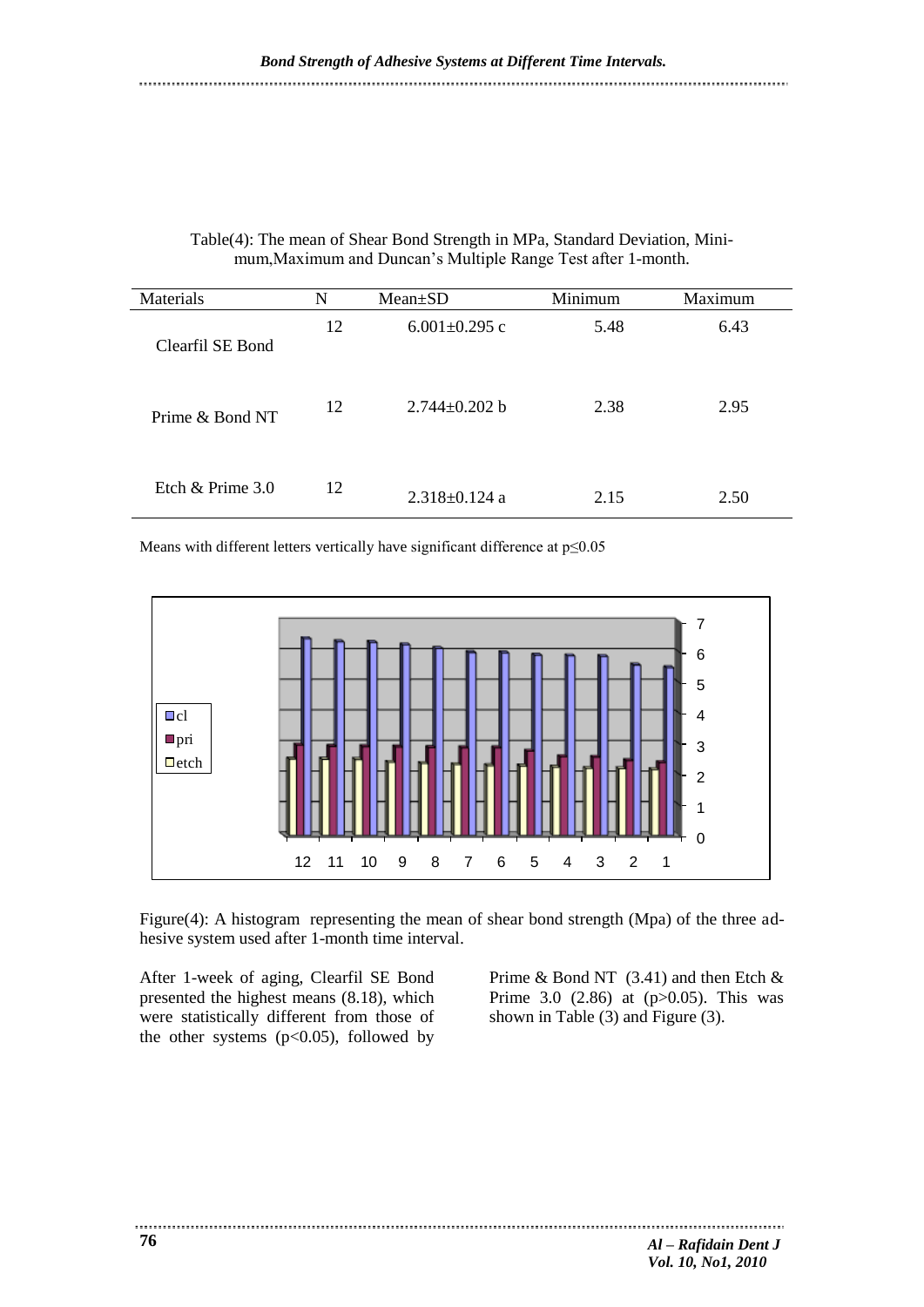| mum, maximum and Duncan S mumple Range Test and T-week. |    |                     |         |         |  |  |
|---------------------------------------------------------|----|---------------------|---------|---------|--|--|
| Materials                                               | N  | $Mean \pm SD$       | Minimum | Maximum |  |  |
| Clearfil SE Bond                                        | 12 | $8.188 \pm 0.409$ c | 7.47    | 8.75    |  |  |
| Prime & Bond NT                                         | 12 | $3.410\pm0.246$ b   | 2.97    | 3.78    |  |  |
| Etch $&$ Prime 3.0                                      | 12 | $2.863 \pm 0.059$ a | 2.73    | 2.93    |  |  |

|  | Table(3): The mean of Shear Bond Strength in MPa, Standard Deviation, Mini- |  |  |  |
|--|-----------------------------------------------------------------------------|--|--|--|
|  | mum, Maximum and Duncan's Multiple Range Test after 1-week.                 |  |  |  |

Means with different letters vertically have significant difference at p≤0.05



Figure(3): A histogram representing the mean of shear bond strength (Mpa) of the three adhesive system used after 1-week time interval.

 After 1-day of aging, Clearfil SE Bond presented the highest means (4.98) , which were statistically different from those of the other systems  $(p<0.05)$ , followed by Etch & Prime 3.0 (3.56) and then Prime & Bond NT  $(2.95)$  at  $(p>0.05)$ . This was shown in Table (2) and Figure (2).

......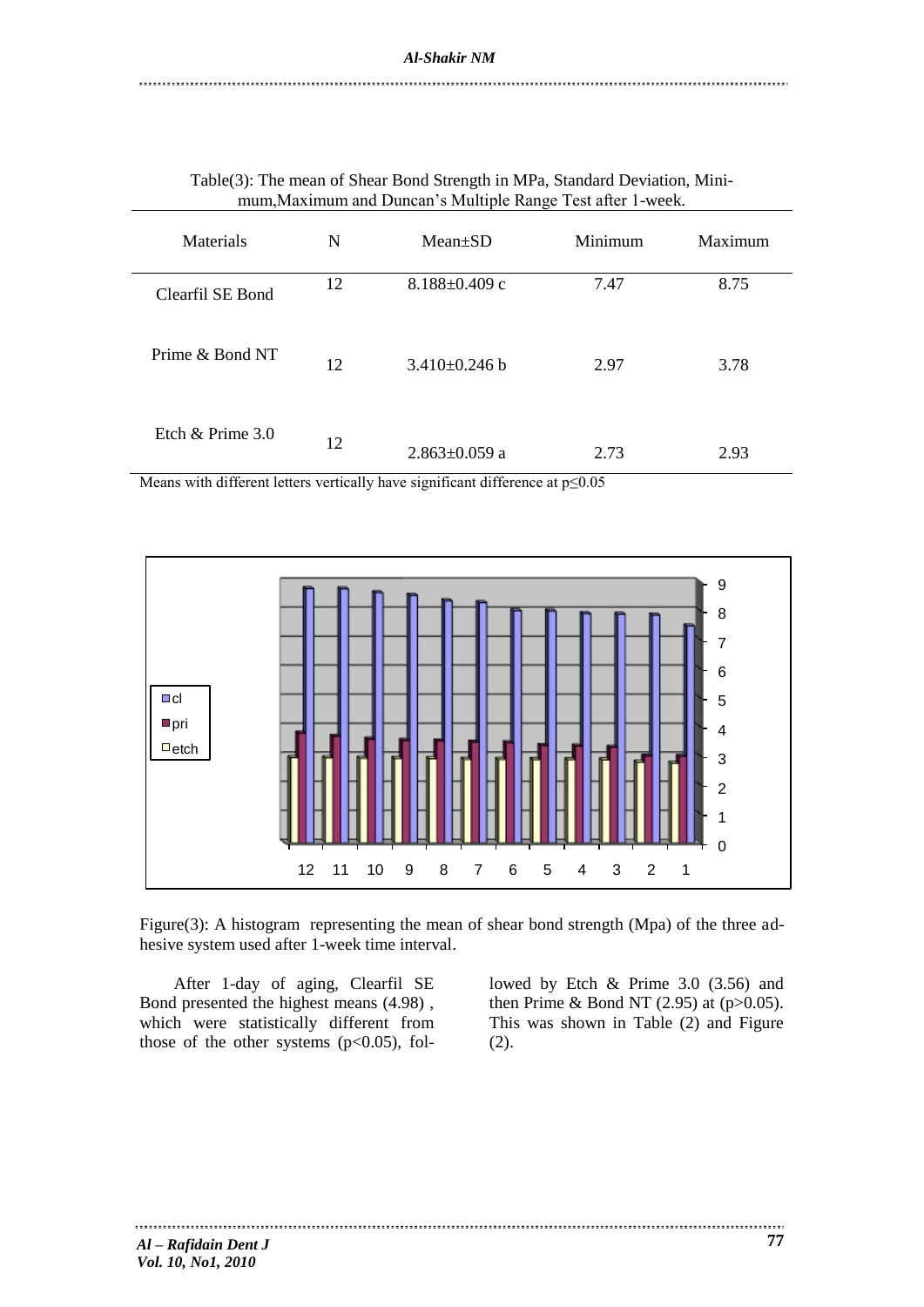

Figure(2): A histogram representing the mean of shear bond strength (Mpa) of the three adhesive system used after 1-day time interval.

 The examination of the debonded specimens under a stereomicroscope at 20X magnification showed that the majority of failures were adhesive for Prime & Bond NT and Etch & Prime 3.0 adhesive systems at (1-day, 1-week and 1-month). This

........................

was shown in Table (5), Figure (5 and 6) For Clearfil SE Bond adhesive system, the majority of failures were mixed at (1-day, 1-week and 1-month). This was shown in Table (5), Figure (7).

| 1 day       |                      | 1week    |                      | 1 month        |                       |                |  |
|-------------|----------------------|----------|----------------------|----------------|-----------------------|----------------|--|
|             | <b>AdhesiveMixed</b> |          | <b>AdhesiveMixed</b> |                | <b>Adhesive Mixed</b> |                |  |
| <b>CLSE</b> | 40                   | 60       | $\Omega$             | 100            | $\Omega$              | 100            |  |
| <b>PBNT</b> | 90                   | 10       | 90                   | 10             | 90                    | 10             |  |
| E&P         | 100                  | $\theta$ | 100                  | $\overline{0}$ | 100                   | $\overline{0}$ |  |

| Table (5): Modes of Failure of Adhesive used in this study (in percentage). |  |  |  |
|-----------------------------------------------------------------------------|--|--|--|
|                                                                             |  |  |  |
|                                                                             |  |  |  |

Percentages of occurrence values were approximated to nearest number.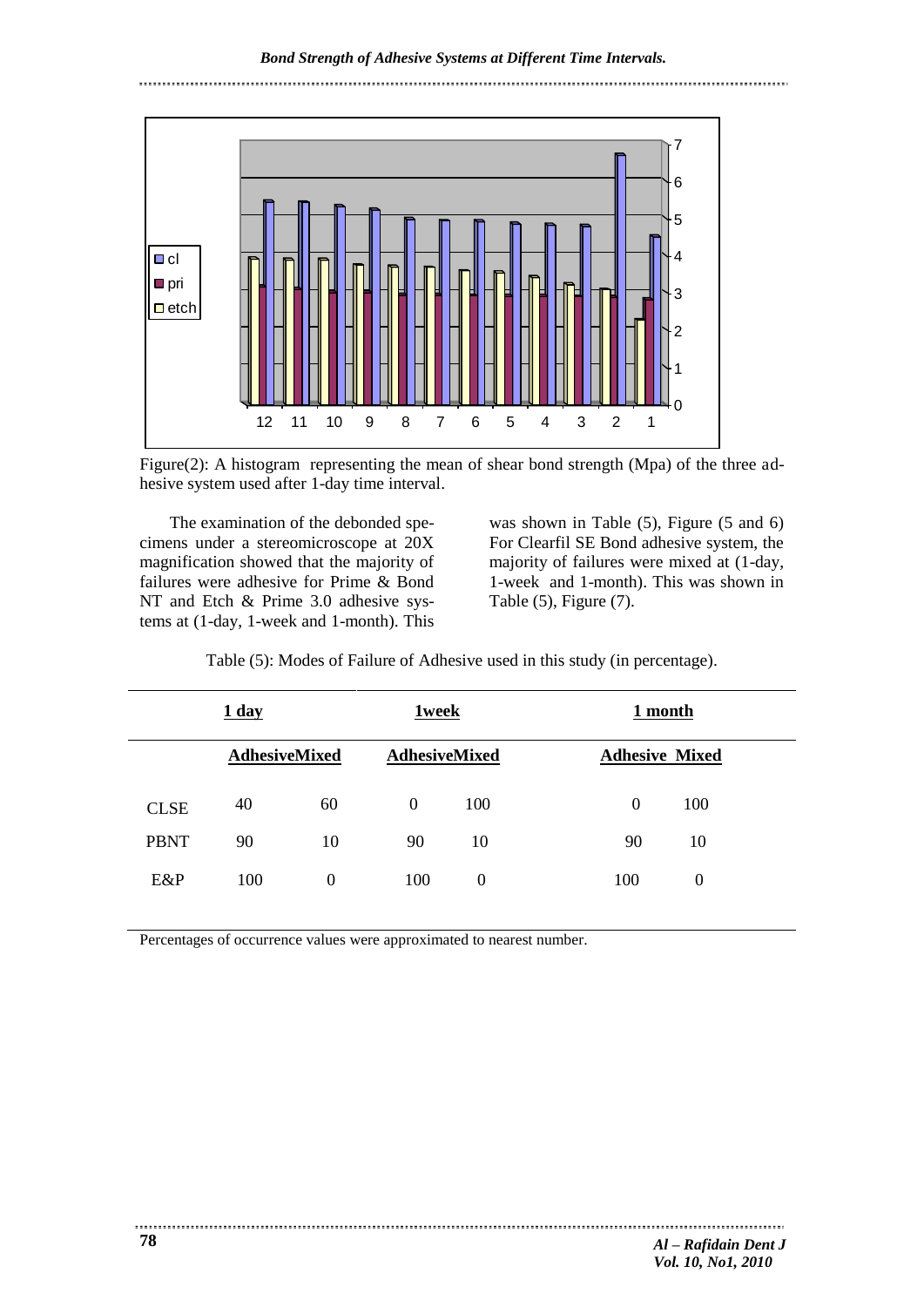

Figure(5): A figure representing adhesive fracture for Prime & Bond NT bonding agent at 1 month interval in stereomicroscope at 20X magnification.



Figure(6): A figure representing adhesive fracture for Etch & Prime 3.0 bonding agent at 1month interval in stereomicroscope (20X magnification).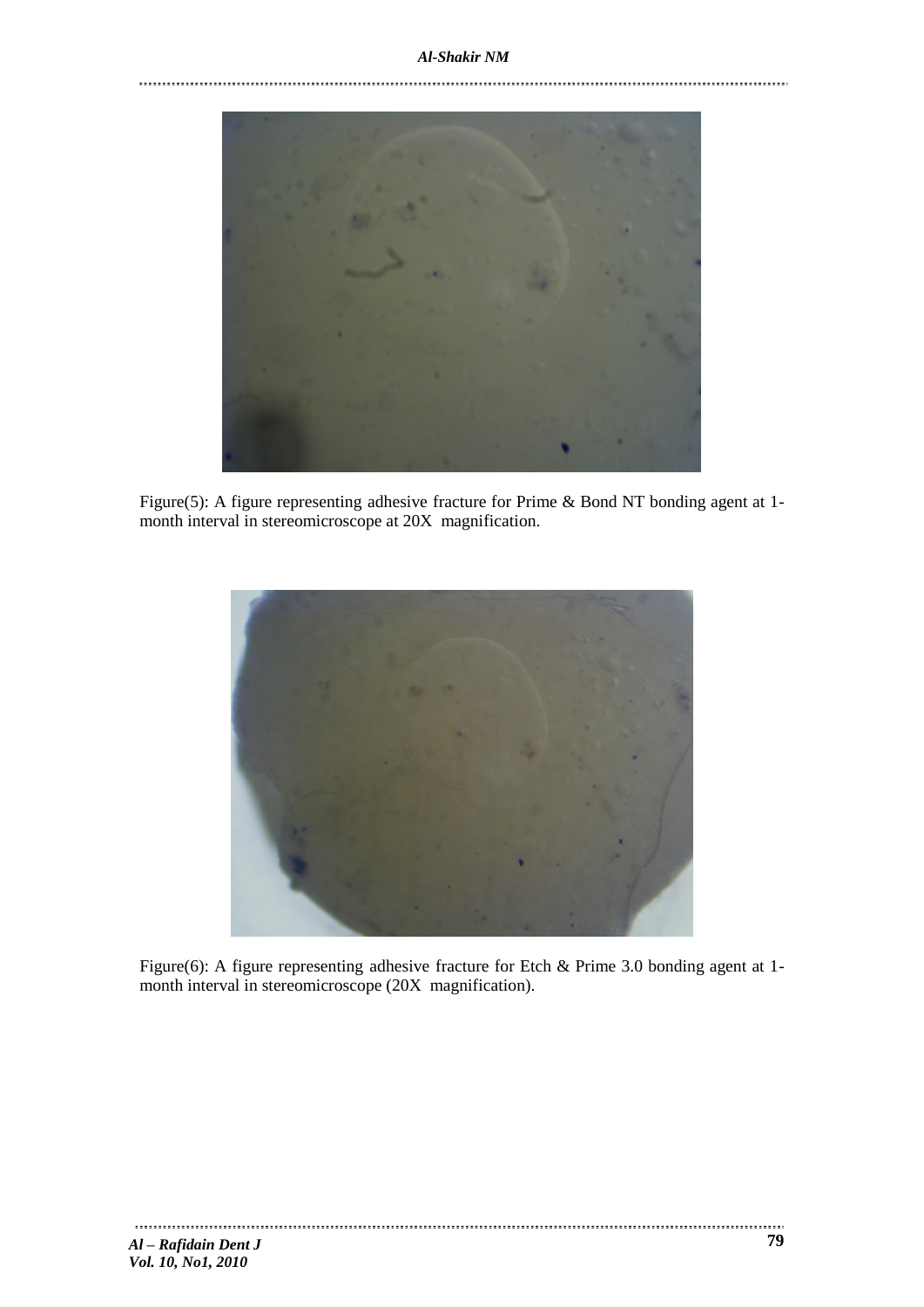

Figure(7): A figure representing mixed fracture for Clearfil SE Bond at 1-month interval in stereomicroscope at 20X magnification.

### **DISCUSSION**

In vitro tests attempt to simulate the clinical situation under laboratory conditions. Some times immediate results are obtained, but the effect of storage over time is not investigated, erroneously evaluating efficiency of the adhesive system. Therefore, tests that try to age the specimens by storing immersed in water are necessary<sup>(14)</sup>.

In this study, the lowest shear bond strengths were obtained for Etch & Prime 3.0 and they were similar to those obtained with Prime & Bond NT after 1-month (2.31 and 2.74 Mpa) respectively. This result may be due to an incomplete infiltration of the acidic monomer and dissolution of the smear layer occurred in specimens.

Sinhoreti *et al.*, <sup>(15)</sup> related partial dissolution of the smear layer with some closed dentinal tubules, resulting in low shear bond strength. Watanabe and Nakabayashi (16) used an experimental primer containing phenyl-P dissolved in TEG-DMA (triethyleneglycol dimethacrylate) trying to eliminate the collagen-rich zone, but its mechanical properties were weakened after storage in water and results

obtained were not satisfactory.

Burrow *et al.*, <sup>(17)</sup> used tensile and microtensile tests, with different types of mechanical load on the substrate to compare shear strength. It appears to be evident that the histological complex of the bonded areas is probably more resistant to shear load than tensile load.

The lower values obtained in this study may be explained by the methodology used. The creation of a less complex mechanical load and debonding occurs as a result of sliding along the interface between the adhesive layer and dentin as a result of the high concentration of the tangential force, similar to that found in the inclined plane<sup>(18,19)</sup>.

Prime & Bond NT had lower means of shear bond strength (2.95,3.41 and 2.74 Mpa) compared to Clearfil SE Bond for (1-day, 1-week and 1-month) respectively, probably due to that self-etching primers, Clearfil SE Bond (CLSEB) create diffusion channels into intact calcium-rich dentin. This prevents the loss of dentin mass but solubilizes enough apatite crystals from around collagen fibrils to permit infiltration of adhesive monomers. Therefore, hybridization created by self-etching primers is free from defects and is conti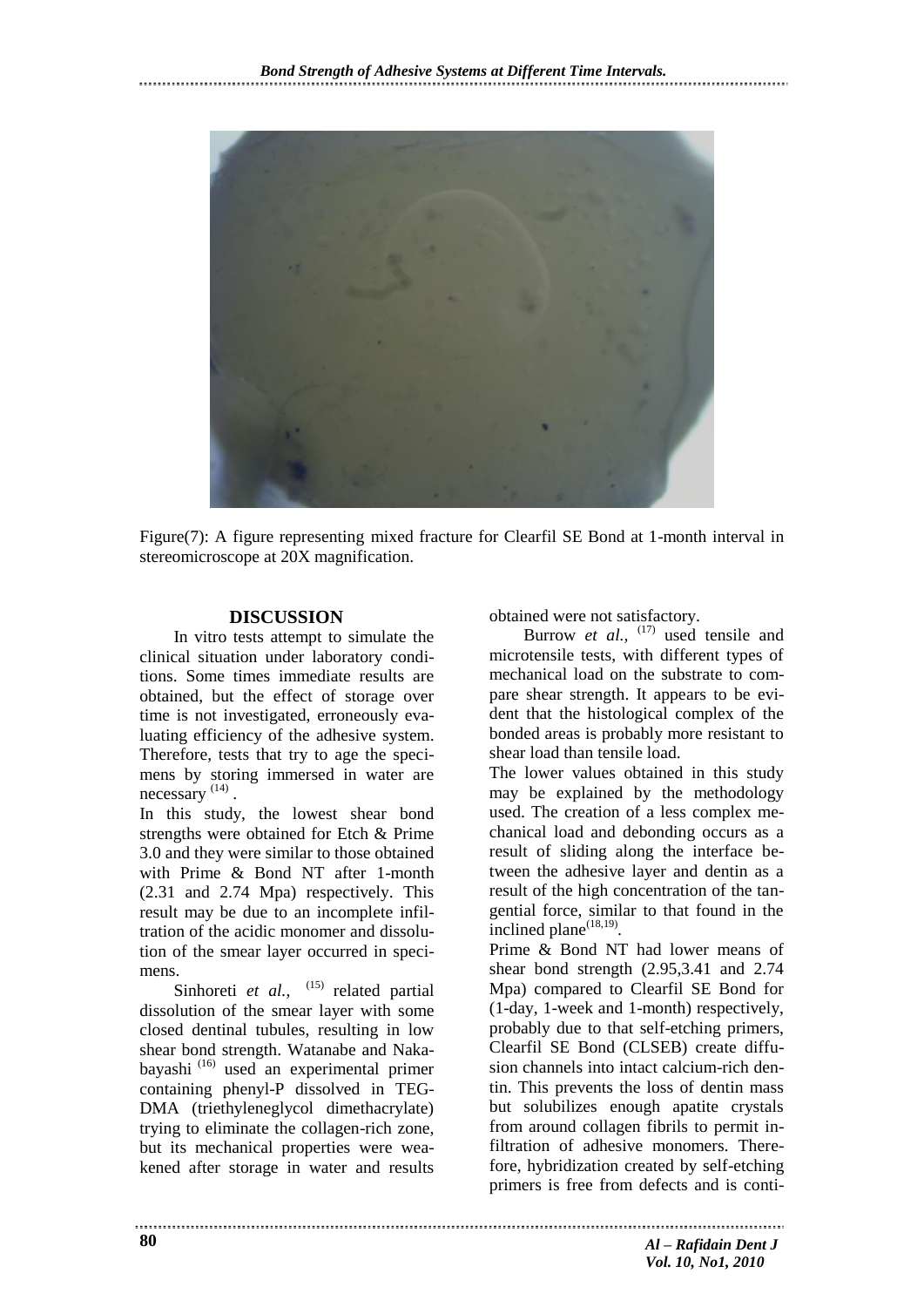nuous from resin to calcium rich dentin. Furthermore, the bonding mechanism provided by self-etching primers may be more stable with time because collagen fibers are surrounded by hydroxyapatite crystals which might protect it against hydrolysis and early degradation of the bond.In terms of aging (storage) time, shear bond strength decreased over time. Some studies explain that the presence of water may degrade polymeric material and collagen fibrils that are not involved by the bond system contains colloidal silica in micrometric size which impedes penetration into demineralized dentin. Therefore, water may have penetrated and degraded the MDP (10 methacrylodecamethylene phosphoric acid)<sup>(20)</sup>.

 Prime & Bond NT (PBNT) is an acetone based solution of phosphoric acid esters containing PENTA monomer which possesses acidic properties with a PH of (2.2). Therefore, PBNT may present mild self-etching characterictics when applied to dentin with intact smear layer and produce bond strength value similar to acid etched dentin<sup>(21)</sup>. However, after long storage periods in water these properties may be affected, decreasing durability. Some authors claim that the collagen-rich zone is the weakest point of the bond. Since, this zone is unprotected by minerals or resin, it is more susceptible to proteio hydrolysis. Sano *et al.*, <sup>(22)</sup> observed that high collagen fibrils and resinous material and photomicrographs further support this explanation, since there were no cohesive failures in dentin .

 Two of the three adhesive systems used (Clearfil SE Bond and Prime & Bond NT Bond) showed a tendency toward higher means (8.18 and 3.41 Mpa) respectively at (1-week). This was shown in Table (3). It seems that this aging period is not sufficient to cause perceptible bonding degradation. However, this tendency towards higher strength means at (1-week) of storage may be attributed to the release of stress generated during polymerization contraction. Thus, the present study showed that the bond strength after different aging periods in distilled water was influenced by type of adhesive system used  $^{(23)}$ .

 The failure types found in this study may be a result of the methodology used. The examination of the debonded specimens by a stereomicroscope (Zeiss, model MC 63A, Germany) at 20X magnification showed that the majority of failures were adhesive for Prime & Bond NT Bond and Etch & Prime 3.0 at (1-day,1-week and 1 month), because of mild self-etching characterictics when applied to dentin and may produce bond strength value similar to acid etched dentin. However, after long storage periods in water these properties may be affected, decreasing durability. While, for Clearfil SE Bond adhesive system, the majority of failures were mixed failure at the same aging time intervals due to the bonding mechanism provided by self-etching primers may be stable with time as collagen fibers are surrounded by hydroxyapatite crystals which protect it against hydrolysis and early degradation of the bond. The results of this study showed that higher bonding strength was for selfetch adhesives when compared to totaletch and all-in-one adhesive systems and they eliminate post-treatment sensitivity because they etch and prime simultaneously but, from the clinical point, when evaluating microleakage using self-etching bonding systems Hanning found that selfetch sealing ability is less effective as compared to the conventional acid etching technique  $(24)$ . However Tay found that self-etch adhesives are potentially useful for bonding as fissure sealants<sup> $(25)$ </sup>. Because of contraversy, further studies are needed for the recommondations of the use or non-use of these adhesive systems clinically, in regarding to sealing ability, acidity, strength, microleakage and biocompatibility .

# **CONCLUSIONS**

Comparison among total-etch and selfetch adhesive systems, self-etch systems bonding strength was found statistically higher than total-etch adhesive systems at (p<0.05). Etch & Prime 3.0 showed nearly equal bonding strength with the total-etch adhesives.

• Among total-etch and self-etch adhesive systems, the highest shear bond strength value was at (1-week) interval**.**

*Al – Rafidain Dent J Vol. 10, No1, 2010*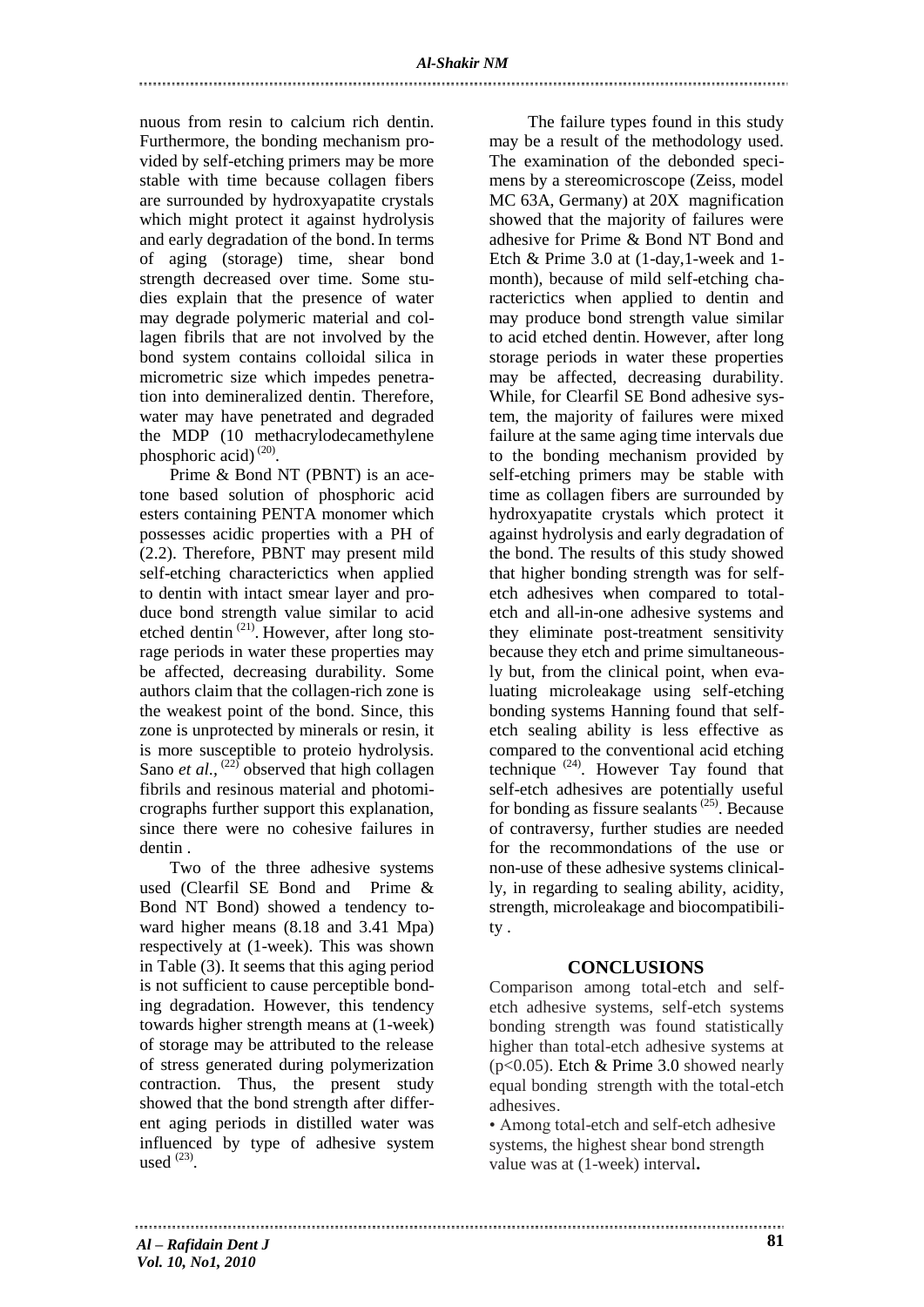• The bonding strength of adhesive system was influenced by the type of the bonding system used in respective to different aging peroid.

• The higher value of shear bond strength of adhesives not mean the recommomdations for or against its use clinically; but biocompatibility, acidity and microleakage are an important factors in practice and may affects the strength of the restorations in the future.

### **REFERENCES**

- 1. Plunck, Vwe Zaslansky and Paul. Effectiveness of All-in-one Adhesive Systems Tested by Thermocycling Following Short and Long-term Water Storage.*J Adhes Dent.* 2007;Vol.9, No.2: 231-240.
- 2. Yesilyurt C. Bond Strength of Total –Etch Dentin Adhesive Systems on Peripheral and Central Dentinal Tissue:A microtensile Bond Strength Test. *J Con Dent***.**  2006**;** Vol. 7, No. 2.
- **3.** Nakabayashi N, Kojima K and Masuhara E. The promotion of adhesion by the infiltration of monomers into tooth substrates. *J Biomed Mater Res***.** 1982; 16:265-273.
- 4. Van Meerbeek B, Inokoshi S, Braem M, Lambrechts P, Vanherle G. Morphological aspects of the resin-dentin interdiffusion zone with different dentin adhesive systems*. J Dent Res.* 1992; 71:1530-1540.
- 5. Kato G and Nakabayashi N. The durability of adhesion to phosphoric acid etched, wet dentin substrates. *Dent Mater*. 1998; 14:347-352.
- 6. Buonocore MG, Wileman W and Brudevold F. A report on a resin composition capable of bonding to human dentin surfaces. *J Dent Res.* 1956; 35:846-851.
- **7.** Kiyomura M. Bonding strength to bovine dentin with 4-META/ MMA–TBB resin: Long term stability and influence of water. *J Jpn Soc Dent Mater Dev.* 1987; 6:860- 872**.**
- 8. Burrow MF, Satoh M and Tagami J. Dentin bond durability after three years using a dentin bonding agent with and without priming.*Dent Mater.* 1996; 12:302-307.
- 9. Sinhoreti MAC, Consani S, Goes MF and Correr Sobrinho L. Influence of loading types on the shear strength of the dentinresin interface bonding. *J Mater Sci***.**  2001;12:39-44.
- 10. Sano H, Yoshikawa T, Pereira PN, Kanemura N, Morigami M and Tagami J. Long-term durability of dentin bonds made with a self etching primer, in vivo. *J Dent Res.* 1999; 78:906-911.
- 11. Preto R. Storage effect on the shear bond strength of adhesive systems. *Braz Dent J.* 2003; Vol.14, No.1
- 12. Konno ANK, Sinhoreti MAC, Consani S,Correr Sobrinho L RL and Consani RL. Storage Effect on the Shear Bond Strength of Adhesive Systems. *Braz Dent J.* 2003; 14(1): 42-47.
- 13. Yassini E and Tabari K. Comparison of Shear Bond Strength between Composite Resin and Porcelain Using Different Bonding Systems. *J Dent.* 2005; Vol. 2, No. 1.
- 14. Perdigao J and Lopes M. Dentin bonding questions for the new millennium. *J Adhes Dent.* 1999; 1(3):191-209.
- 15. Sinhoreti MAC, Lopes MB, Konno ANK, Correr Sobrinho L and Consani S. Aspectos morfológicos e resistência ao cisalhamento em função dos condicionantes de esmalte e dentina. *Pós-grad Rev Fac Odontol São José dos Campos.* 2000; 3:20-28.
- 16. Watanabe I and Nakabayashi N. Bonding durability of photocured phenyl-P in TEGDMA to smear layer-retained bovine dentin. *Quint Int.* 1993; 24:335-342.
- 17. Burrow MF, Satoh M and Tagami J. Dentin bond durability after three years using a dentin bonding agent with and without priming. *Dent Mater.* 1996; 2:302- 307.
- 18. Cardoso P and Sadek F. Microtensile bond strength on dentin using new adhesive systems with selfetching primers. *Braz J Oral Sci.* 2003; 2(4), 156-159.
- 19. Spohr AM, Conceição EM and Pacheco JF. Tensile bond strength of four adhesive systems to dentin. *Am J Dent.* 2001; 14:247-251.
- 20. Ateyah N and Al-Nahedh H. Effect of different bonding conditions on the shear bond strength of two compomers to bovine dentin*. J Cont Dent Pract.* 2006; Vol.7, No. 4.
- 21. Tay FR, Sano H, Carvalho RM and Pashley DH. An ultrastructural study of the influnce of the acidity of self-etching primers and smear layers thicken on the bonding to intact dentin. *J Adhes Dent.*